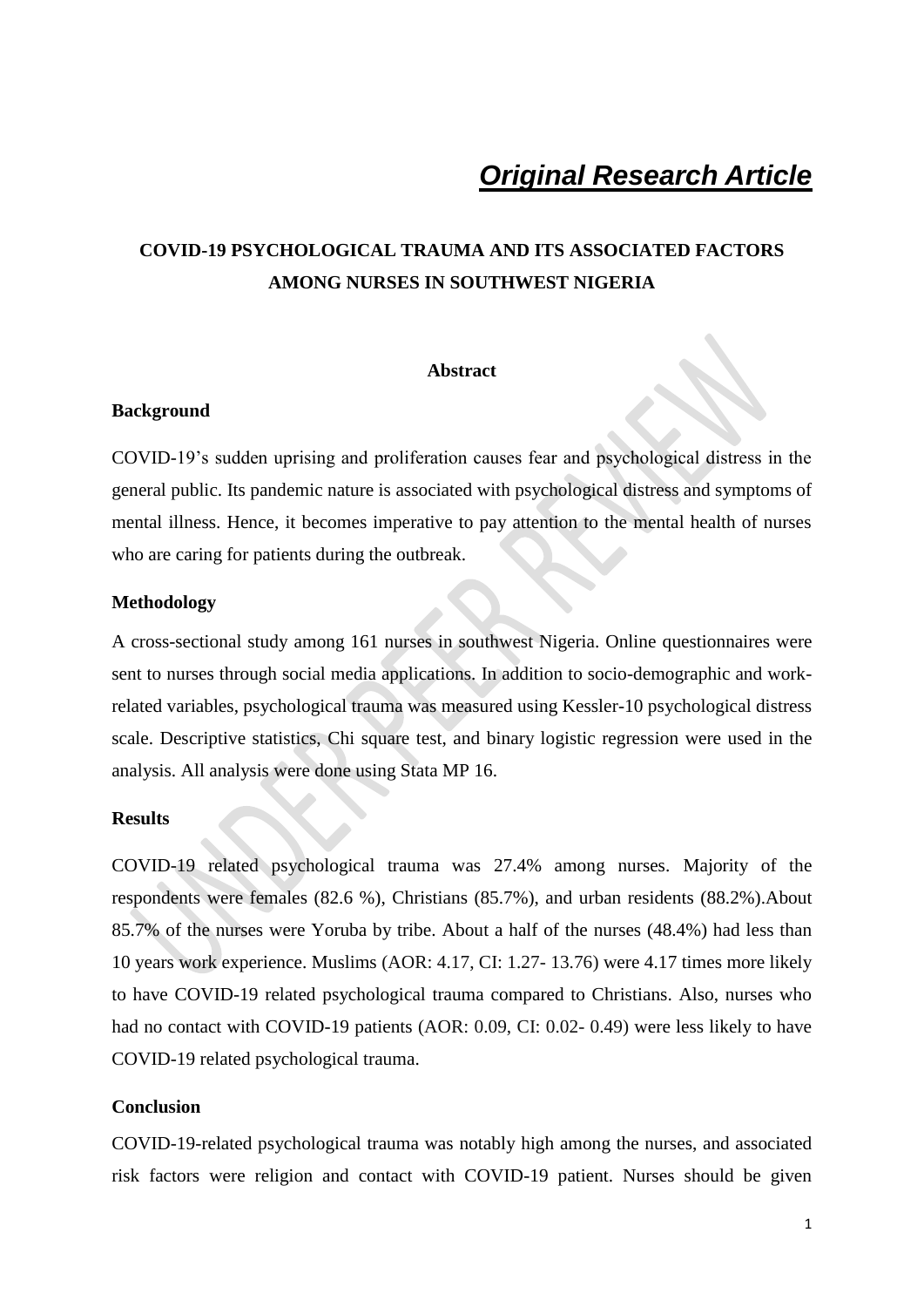adequate attention in terms of programmes or training that is capable of improving their competence in handling COVID-19 patient and boost their psychological health during the pandemic.

Keywords: *COVID-19, Psychological trauma, Nurses, Southwest Nigeria, Pandemic, Mental Health, Risk-factors, & Health care providers*

## **Introduction**

The novel corona virus outbreak started in China towards the end of 2019 in Wuhan city of central Hubei province from where it spreads. Since then the world has been ravaged by the disease due to its highly contagious nature. The infection spread across the globe rapidly in a matter of weeks, causing the World Health Organization (WHO) to declare it a public health emergency of international concern by the end of January, 2020 (21). Other coronaviruses such as Severe acute respiratory syndrome coronavirus (SARS-CoV) and Middle East Respiratory Syndrome Coronavirus (MERS-CoV) have been characterized by inefficient transmission in general community settings, but also by amplification events in health care settings occasionally results in large nosocomial outbreaks (1,7)

The spread of the infection coupled with its lethality is higher than previous epidemics due to increase international travels (25). As a result, around 5 million people have been tested positive to the virus worldwide with almost 100,000 cases reported across Africa as at  $22<sup>nd</sup>$  of May, 2020. Current figures also show that the virus has now caused more death with an estimated figure of about 350,000 deaths recorded globally (**7**).

The detection and spread of an emerging respiratory pathogen are accompanied by uncertainty over the key epidemiological, clinical and virological characteristics of the novel pathogen and particularly its ability to spread in the human population (28). Normally, the outbreak of a pandemic generates problems not only for the patients but also for the health care providers across the different aspects of health domain. Being a new disease that is wrecking so much havoc globally, COVID-19's sudden uprising and proliferation causes fear and psychological distress in the general public (21). Its pandemic nature is associated with psychological distress and symptoms of mental illness (4). Hence, it becomes imperative to pay attention to the mental health of healthcare providers who are caring for patients during the outbreak.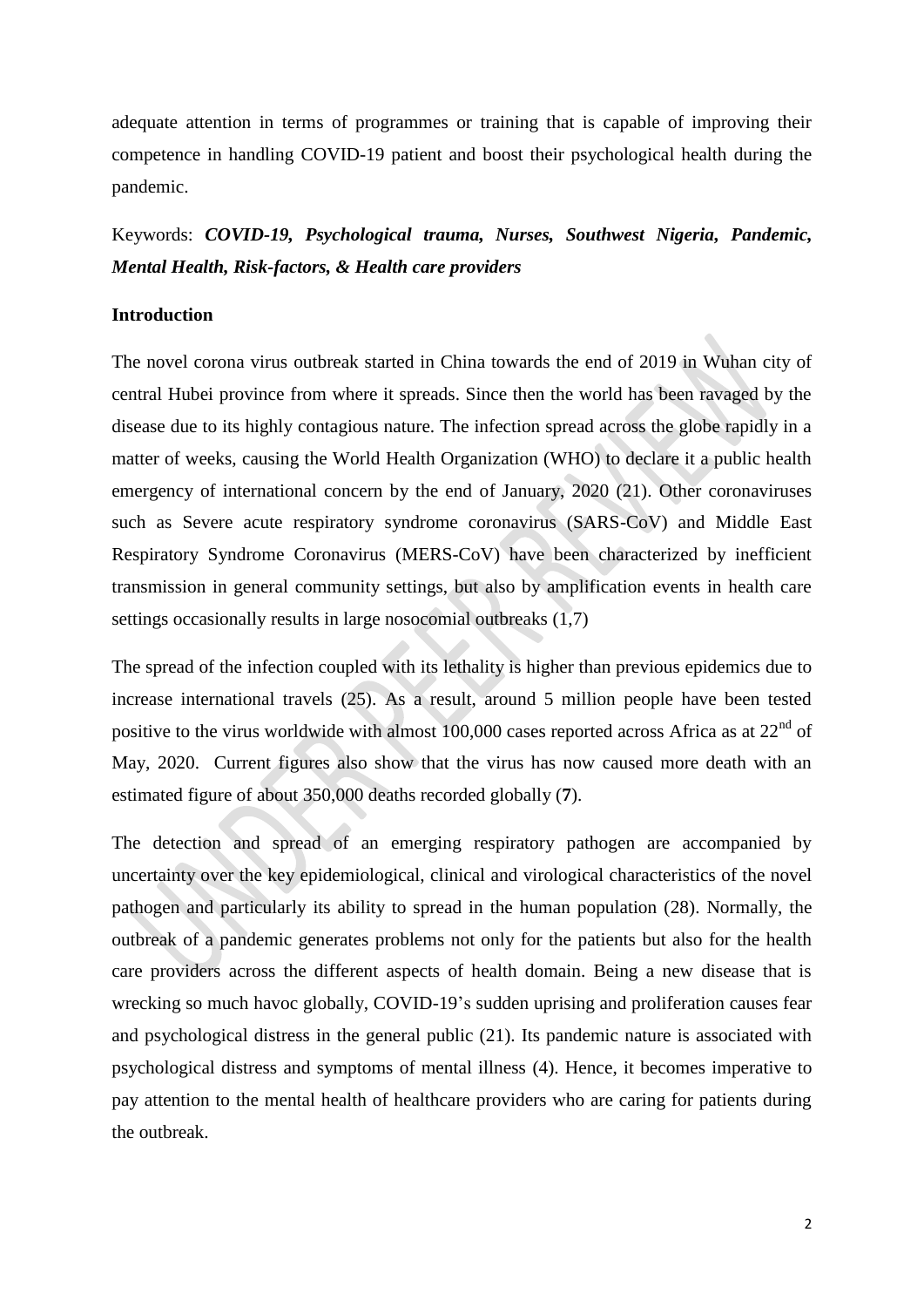According to Lai et al. (2020), frontline health care providers who are directly involved in the care of COVID-19 infected patients are vulnerable to psychological distress and other mental health symptoms. This assertion corroborates previously documented findings on similar outbreak such as Severe Acute Respiratory Syndrome (SARS) and **H1N1** epidemics where frontline health professionals were found to be mentally stressed (25). This psychological trauma has been attributed to continuous rise in the number of confirmed and suspected cases, excess workload, increased risk of exposure to the virus, absence of definite medications, the need for personal protection, lack of adequate support, and fear of exporting the virus home and spreading it among families and loved ones (6, 10, 13, 25). The sudden reversal of role from healthcare provider to a patient may also lead to frustration, helplessness, adjustment issues, stigma and fear of discrimination (20).

Many healthcare providers are generally strained mentally, with nurses particularly being mentally traumatized in the on-going COVID-19 pandemic (15). Despite being the crisis management personnel, nurses are not themselves immune to the psychological consequences due to COVID-19. Nurses play a critical role, not only in the clinical management of patients, but also in ensuring adequate infection prevention and control measures are implemented in healthcare facilities.

Studies have shown that nursing staff are more likely to be at risk of developing mental health problems compare to other health care providers (10, 13, 27). In a recent Chinese study among health personnel exposed to COVID-19, (13) found that a significant number of respondents had symptoms of psychological distress. The study also reported that being a nurse, woman, or a frontline worker predisposes to high level of mental distress in their study population. Furthermore, studies showed that nurses' exposure and contact with patients with emerging contagious infection put the nurses at risk of being lonely, fearful, anxious, fatigue and experiencing sleep difficulty (23).

Having close contact with patients suffering from highly contagious infection of COVID-19 magnitude can predispose nurses to short-term and long-term mental health problems (15). In a country like Nigeria with weak health infrastructure, handling COVID-19 is a source of concern among healthcare personnel especially those at the frontline like nurses. This fear and major health concerns are expected to increase daily in a period of epidemic (21). According to the Nigeria Centre for Disease Control (NCDC), Nigeria has recorded over 215,313 confirmed cases of COVID-19 as at  $10^{th}$  of December, 2021. This includes almost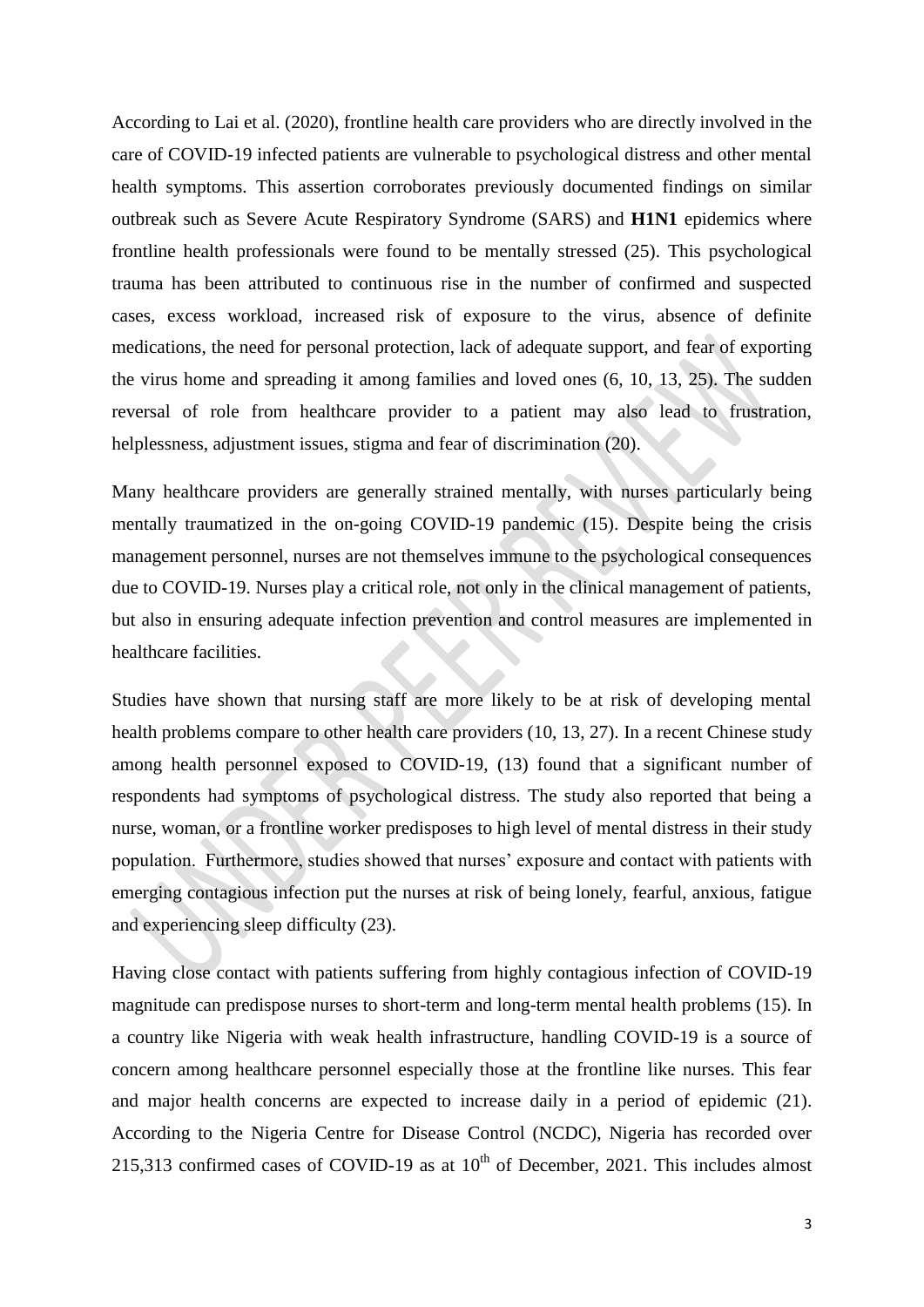4662 active cases and over 2981 deaths (16).Out of the 36 states in Nigeria, the six southwest states are in the middle of the pandemic with a total number of 102,371 (47.5%) confirmed cases, Lagos state recorded the highest number of confirmed cases (78752) in Nigeria, while Oyo state recorded a total of 8,830, Ogun state recorded 5382, Ondo recorded 4591, Osun state recorded 3034, and Ekiti state 1783 (21). A study in Nigeria have explored psychological distress among health workers and revealed a prevalence of 47% in the entire population (2), but there is paucity of information on the pattern of psychological distress among nurses in the southwest states of Nigeria. Own to the fact that the pandemic is hitting the Southwest Nigerian so hard (16) and that nurses are key frontliners in health care delivery during COVID-19 (9), it is necessary to explore the pattern of psychological distress among nurses who are practicing in southwest states of Nigeria. Hence, this study was designed to investigate COVID-19 related psychological trauma and mental wellbeing of nurses in South West Nigeria. The specific objectives are to determine the prevalence of COVID-19 related psychological trauma among the nurses and to describe the factors associated with COVID-19 psychological trauma among the nurses.

#### **Methodology**

#### **Study Design**

An online cross-sectional survey to assess psychological trauma and mental wellbeing of nurses during the pandemic of COVID-19 in Southwest Nigeria. Due to the infeasibility of carrying out a hospital based study during the lockdown and restriction of unnecessary visit to health facilities, an online data collection tool (kobo toolbox) was used for the data collection which was disseminated to nurses by the research team via social media applications. Restrictions were programmed in the app to prevent those who are not nurses practicing in the any of the six southwest states from filling the online forms.

## **Study population and settings**

The study population includes nurses who render services at any of the health facilities located in the south-west region in Nigeria. The region consists of six states and is majorly a Yoruba speaking area, although there are different dialects across each state. According to Nigeria Health Facility Registry (HFR), about 7,286 (4,044 public and 3282 private) health facilities are cited in the region.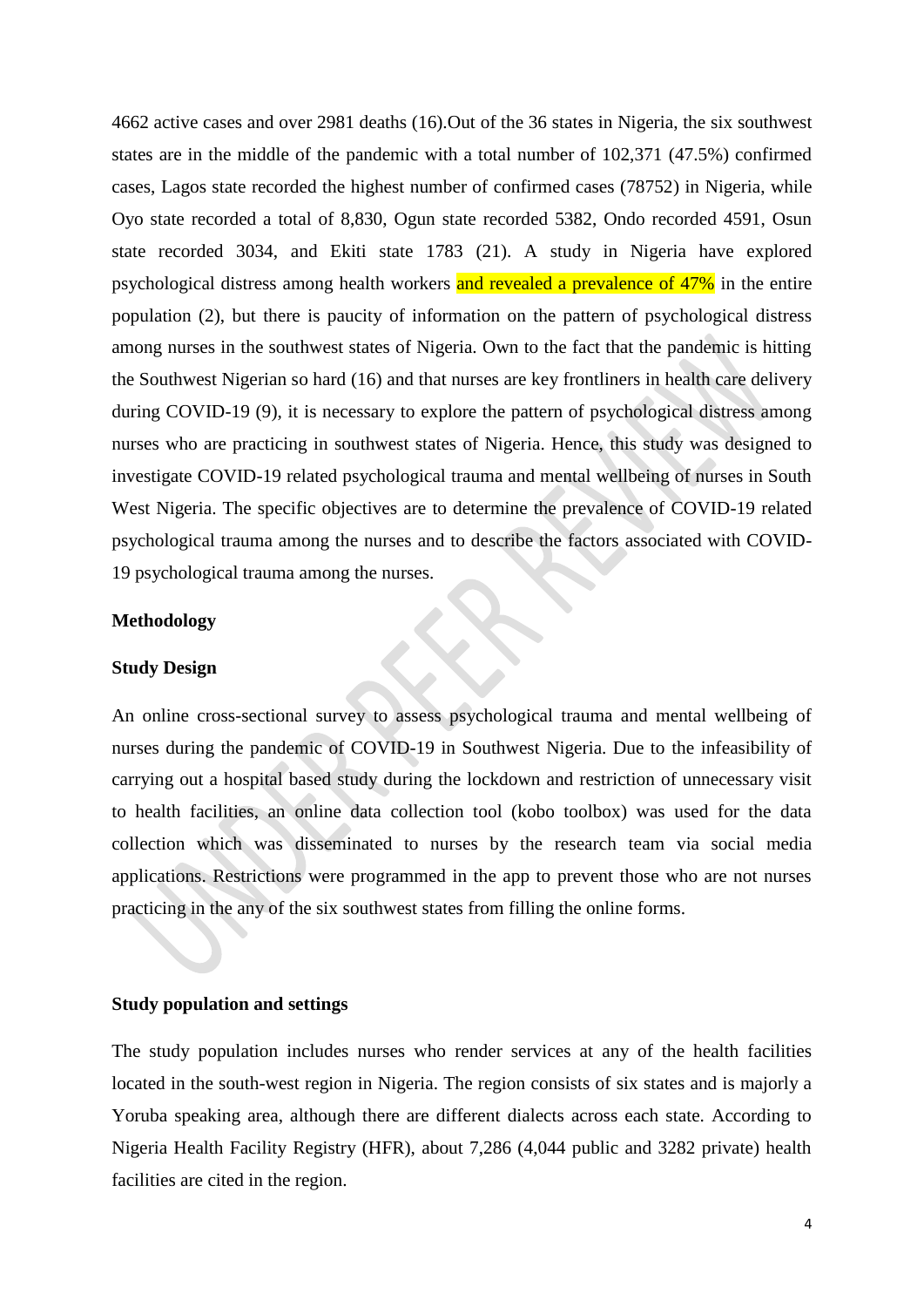### **Sampling and Sample**

Participants for this study were reached by sending an online questionnaire through the social media, the sample size for this study will estimated by using the formula  $n = \frac{Z_{(1-\alpha/2)}^2 P (1-P)}{A^2}$ 

Where Z at 5% level of significant is 1.96 with estimated margin error of 5%. Proportion (P)= 10% and q=90%[\(Benfante et al., 2020\)](#page-13-0).

 $n = \frac{Z_{(1-\alpha/2)})^2 P (1-P)}{d^2}$  $z= 1.96$ p=0.1  $q=0.9$ 

 $d=0.05$ 

The calculated sample size was 138, and after adjusting for 15%non-response rate, we estimated a sample size of 159. Hence a total sample of 161 was collected for this study.

## **Inclusion criteria**

Nurses who are providing healthcare services in any of the health facilities in the six (6) states of southwest Nigeria.

#### **Exclusion criteria**

The data collection database was designed to prevent participants who are not nurses practicing in the any of the six southwest states from filling the online forms.

## **Acknowledgements**

The authors hereby declare that they have no financial or personal relationship that may have inappropriately influence them in the writing this article.

## **Authors contributions**

Olayinka Ajao conceived the research idea for this research work and planned the research excercise, Abayomi Olarinmoye helped with the data collection strategies and manuscript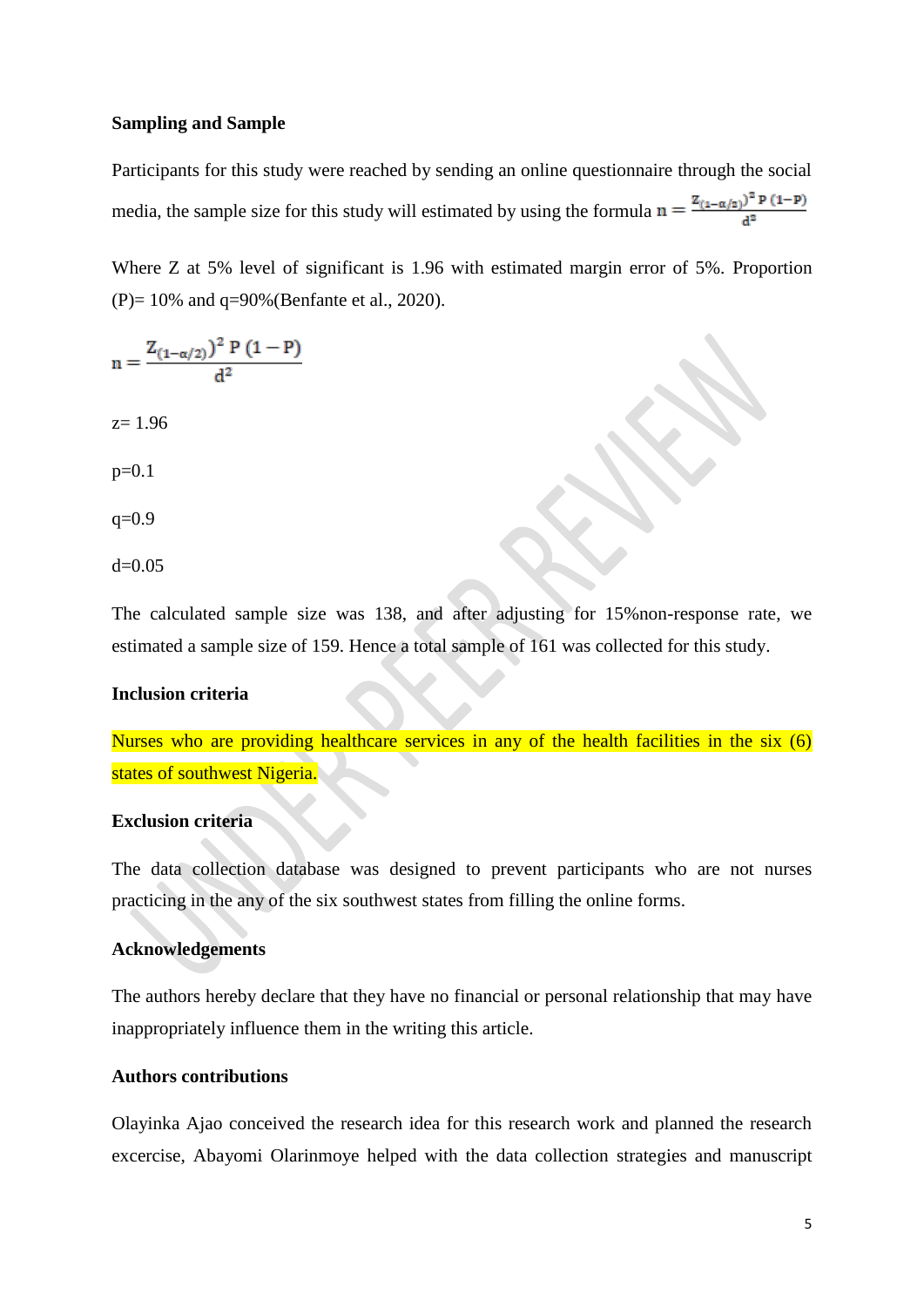writing and manuscript draft review, Olanrewaju Eniade helped with the research analysis and writing of the manuscript, Olufemi Ogungbesan was involved with results interpretation, Yusuff Olasunkanmi helped with the writing of the methodology section, Olawale Gbadebo wrote the paper with input from all authors, Tongdiyen L. Jasper, contributed to the design and implementation of this work, Boluwatife Osundina helped with the design of questionnaire , review of manuscript draft and data collection .

#### **Instrumentation**

Outcome variable psychological trauma was measured with the 10-item Kessler Psychological distress scale (K-10). Each item of the questionnaire was scored from one (none of the time) to five (at all time) yielding a minimum score of 10 and maximum of 50. Scores between10-19 was categorized as "Likely to be well" while 20-50 was classified as having psychological trauma. The instrument was reported to possess adequate internal consistency (26) and has been used in previous Nigerian studies where it was also said to demonstrate satisfactory Cronbach's alpha value (12, 17). The respondents were also asked if they had received training on COVID-19 and if they have had personal contact with or cared for a COVID-19 patient. The questionnaire also includes demographic variables such as age, gender, religion, rank, specialty, monthly income, marital status, family type among others.

#### **Statistical Analysis**

Data collected from June 2020 to December 2020 was exported from the online data collection tools (Kobo toolbox) into Stata MP 16 for cleaning and recoding. Prevalence of COVID-19 psychological trauma was determined using frequencies and percentages. Association between the outcome variable and covariates such as socio-demographic characteristics and information on health facility were examined using a Chi square test for the categorized covariates. Variables that turned out to be significant at 10% in the bivariate analysis were included in the univariate logistic regression to obtain the unadjusted estimate of effect for each explanatory variable and multivariable logistic regression to investigate the factors influencing psychological trauma among the nurses.

### **Results**

#### **Table 1.0: A table showing the socio-demographic characteristics of respondents**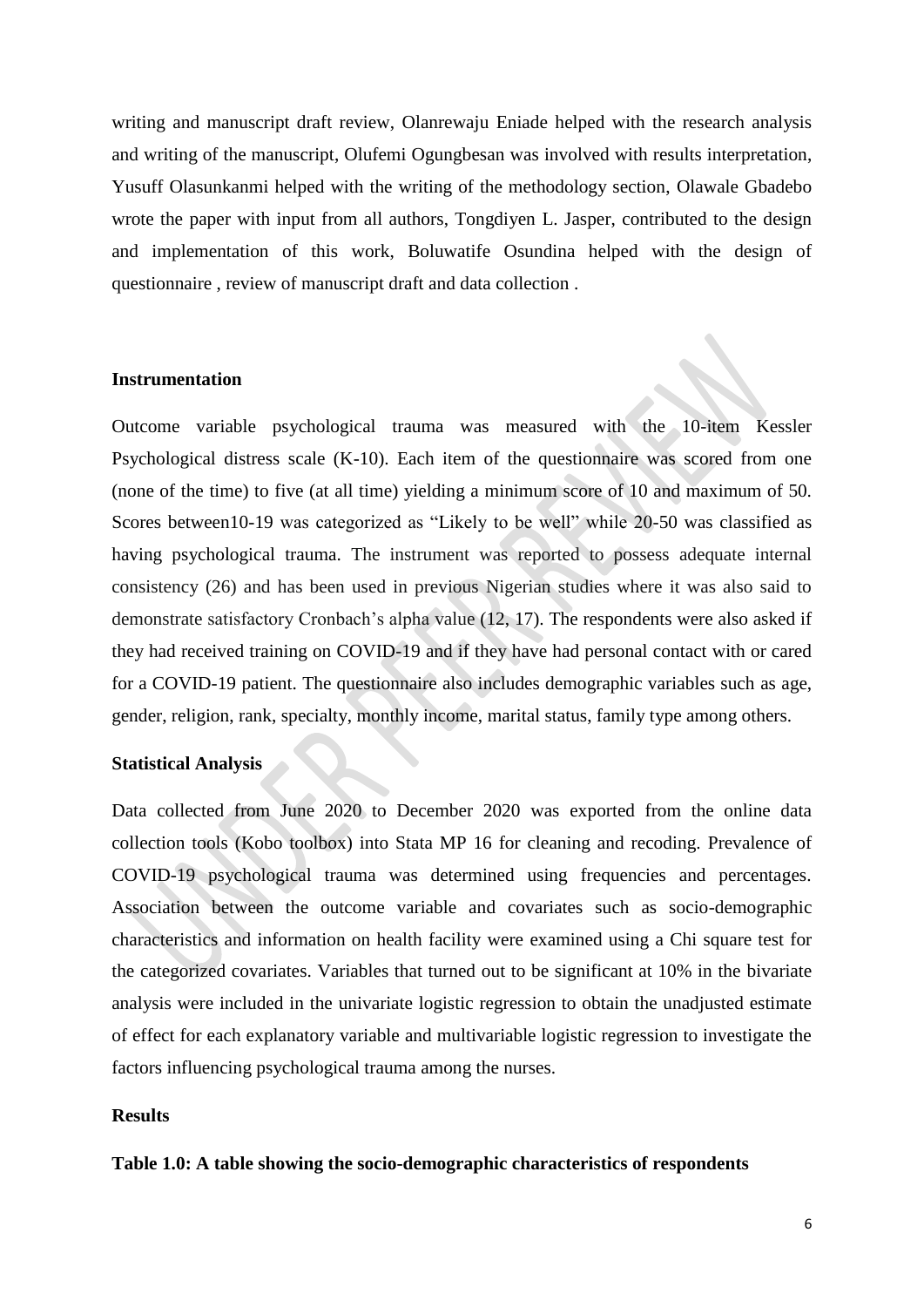Table 1 showed that the majority of the respondents were females (82.6 %), and were Christians (85.7%). Close to one-third (31.1%) were junior nurses and 88.2% resides in an urban area. Most (85.7%) of the nurses speaks Yorubas language, and 85.1% work in urbanlocated health facilities. Majority (82.6%) had no personal contact with COVID-19 patients but many of them (62.1%) have received training on COVID-19 management. About a half of the nurses (48.4%) had less than 10 years work experience.

Concerning psychological trauma, figure 1 reveals that only 27.4% of the nurses experienced mild/moderate/severe psychological trauma due to COVID-19.

**Table 1: A table showing the socio-demographic characteristics of respondents (n=161)**

| <b>Variables</b>                   | Frequency       | Percent $(\% )$ |
|------------------------------------|-----------------|-----------------|
| <b>Gender</b>                      |                 |                 |
| Female                             | 133             | 82.6            |
| Male                               | 28              | 17.4            |
| Religion                           |                 |                 |
| Christianity                       | 138             | 85.7            |
| Islam                              | 23              | 14.3            |
| Present rank/level                 |                 |                 |
| <b>NOII</b>                        | 50              | 31.1            |
| <b>NOI</b>                         | 26              | 16.1            |
| <b>SNO</b>                         | 26              | 16.1            |
| <b>PNO</b>                         | 14              | 8.7             |
| <b>ACNO</b>                        | 17              | 10.6            |
| CNO                                | $\overline{28}$ | 17.4            |
| Area of residence                  |                 |                 |
| Rural                              | 19              | 11.8            |
| Urban                              | 142             | 88.2            |
| <b>Ethnicity</b>                   |                 |                 |
| Yoruba                             | 138             | 85.7            |
| Others                             | 23              | 14.3            |
| <b>Location of health facility</b> |                 |                 |
| Rural                              | 24              | 14.9            |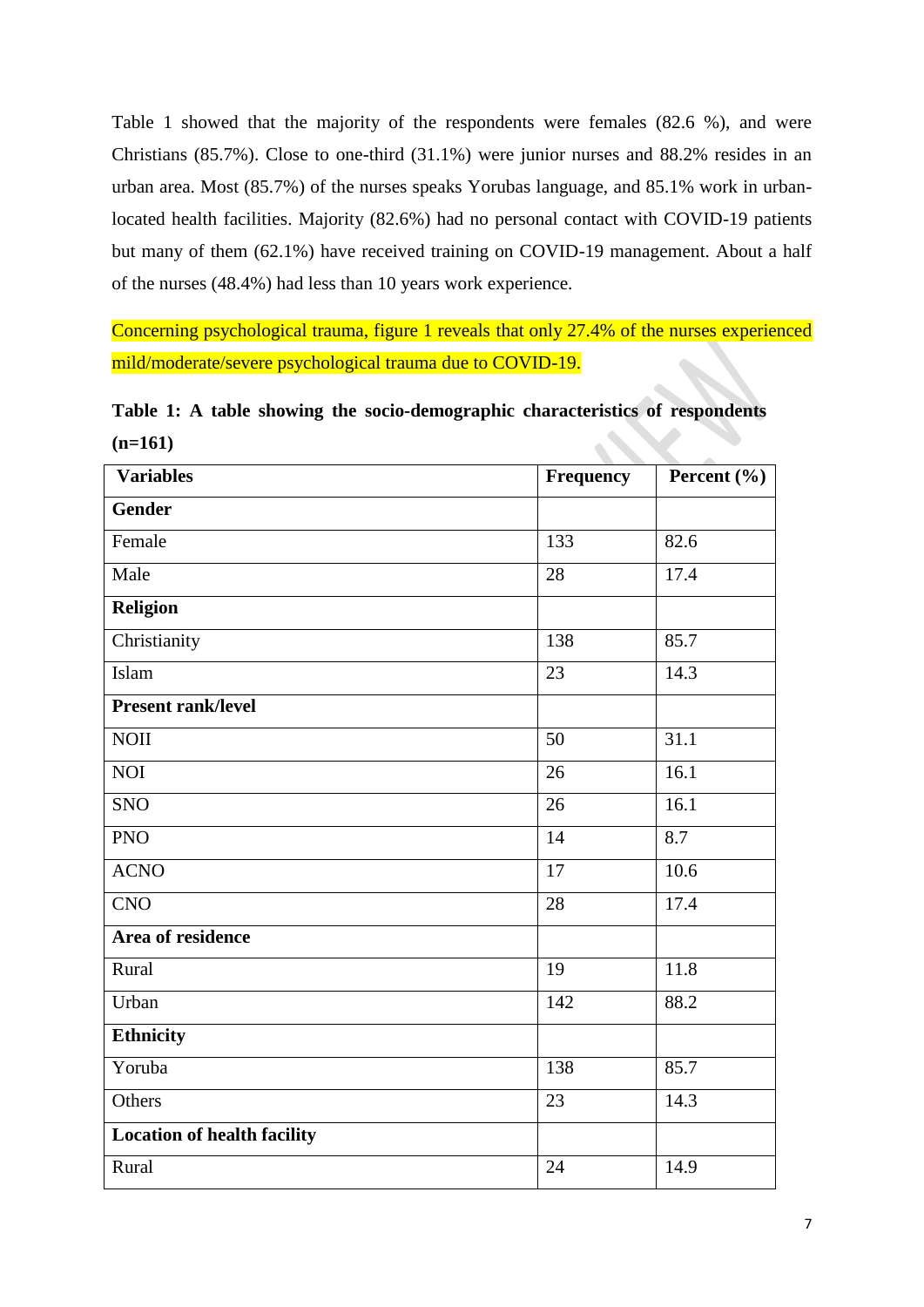| Urban                                       | 137 | 85.1 |
|---------------------------------------------|-----|------|
| Had personal contact with COVID-19 patients |     |      |
| N <sub>o</sub>                              | 133 | 82.6 |
| Yes                                         | 28  | 17.4 |
| <b>Received training on COVID-19</b>        |     |      |
| N <sub>o</sub>                              | 61  | 37.9 |
| Yes                                         | 100 | 62.1 |
| <b>Years of experience</b>                  |     |      |
| $<$ 10 years                                | 76  | 48.4 |
| $10 - 19$ years                             | 50  | 31.8 |
| $>=20$ years                                | 31  | 19.7 |



**Fig 1: Prevalence of psychological trauma**

## **Factors associated with COVID-19 psychological trauma among the nurses**

As presented in Table 2, the factors associated with COVID-19 psychological trauma among the nurses were shown in table 2. Religion was significantly associated with psychological trauma (p=0.026), rank of the nurses, and their area of residence were also observed to be significantly associated with psychological trauma at  $p=0.05$  and  $p=0.027$  respectively.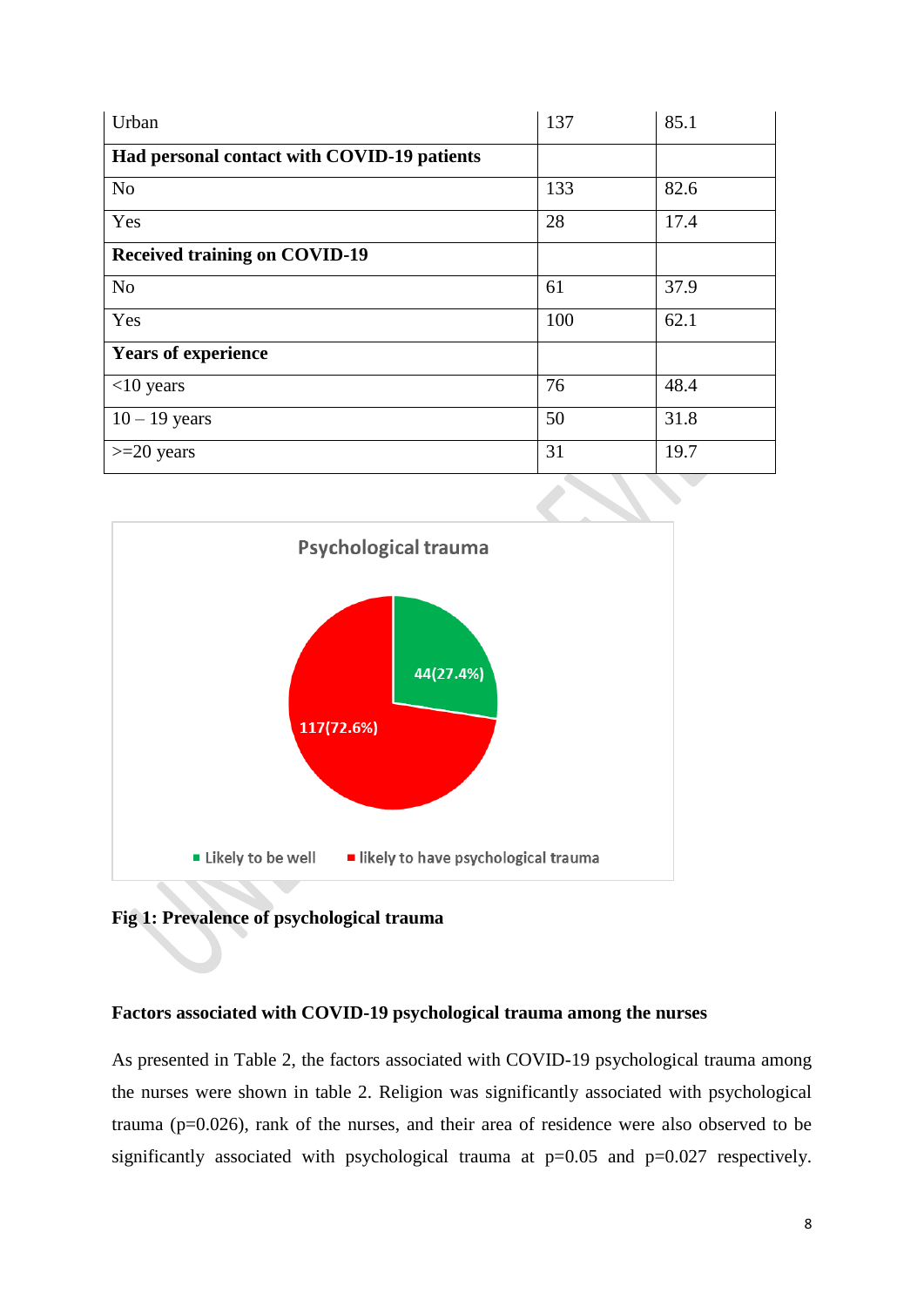Furthermore, having contact with COVID-19 patients was associated with COVID-19 psychological trauma (p=0.001).

|                                             |               | <b>Psychological Trauma</b> |             |         |
|---------------------------------------------|---------------|-----------------------------|-------------|---------|
|                                             |               |                             | <b>Test</b> |         |
|                                             | <b>Absent</b> | <b>Present</b>              | statistics  | p-value |
| <b>Gender</b>                               |               |                             |             |         |
| Female                                      | 97(75.2)      | 32(24.8)                    | 2.43        | 0.119   |
| Male                                        | 17(60.7)      | 11(39.3)                    |             |         |
| <b>Religion</b>                             |               |                             |             |         |
| Christianity                                | 103(75.7)     | 33(24.3)                    | 4.99        | 0.026   |
| Islam                                       | 11(52.4)      | 10(47.6)                    |             |         |
| <b>Present rank/level</b>                   |               |                             |             |         |
| <b>NOII</b>                                 | 32(65.3)      | 17(34.7)                    | 11.09       | 0.050   |
| <b>NOI</b>                                  | 21(84.0)      | 4(16.0)                     |             |         |
| <b>SNO</b>                                  | 20(76.9)      | 6(23.1)                     |             |         |
| <b>PNO</b>                                  | 6(42.9)       | 8(57.1)                     |             |         |
| <b>ACNO</b>                                 | 13(81.3)      | 3(18.8)                     |             |         |
| <b>CNO</b>                                  | 22(81.5)      | 5(18.5)                     |             |         |
| Area of residence                           |               |                             |             |         |
| Rural                                       | 17(94.4)      | 1(5.6)                      | 4.87        | 0.027   |
| Urban                                       | 97(69.8)      | 42(30.2)                    |             |         |
| <b>Ethnicity</b>                            |               |                             |             |         |
| Yoruba                                      | 101(74.3)     | 35(25.7)                    | 1.40        | 0.237   |
| Others                                      | 13(61.9)      | 8(38.1)                     |             |         |
| <b>Location of health facility</b>          |               |                             |             |         |
| Rural                                       | 20(87.0)      | 3(13.0)                     | 2.79        | 0.095   |
| Urban                                       | 94(70.1)      | 40(29.9)                    |             |         |
| Had personal contact with COVID-19 patients |               |                             |             |         |
| Yes                                         | 12(46.2)      | 14(53.8)                    | 10.97       | 0.001   |

## **Table 2: Factors associated with COVID-19-related Psychological Trauma**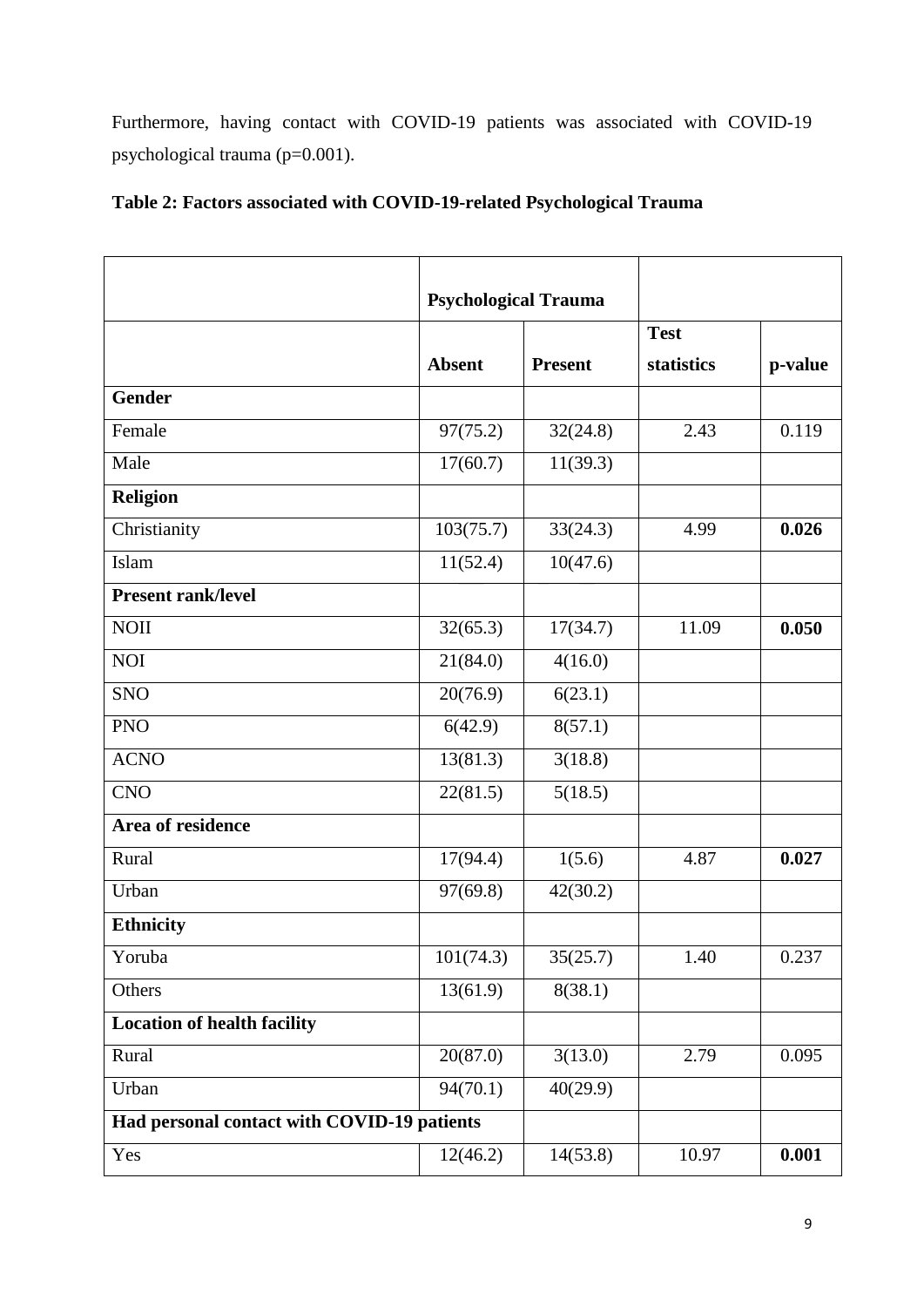| N <sub>o</sub>                       | 102(77.9) | 29(22.1) |      |       |
|--------------------------------------|-----------|----------|------|-------|
| <b>Received training on COVID-19</b> |           |          |      |       |
| Yes                                  | 68(70.1)  | 29(29.9) | 0.80 | 0.370 |
| N <sub>o</sub>                       | 46(76.7)  | 14(23.3) |      |       |
| <b>Years of experience</b>           |           |          |      |       |
| $<10$ years                          | 53(69.7)  | 23(30.3) | 0.97 | 0.615 |
| $10 - 19$ years                      | 35(72.9)  | 13(27.1) |      |       |
| $>=20$                               | 23(79.3)  | 6(20.7)  |      |       |

## **Predictors of COVID-19 related Psychological Trauma among nurses**

The predictors of COVID-19 related psychological trauma among the nurses were shown in Table 3. The study showed that Muslims (AOR: 4.17, CI: 1.27- 13.76) were 4.17 times more likely to have COVID-19 related psychological trauma compared to Christians. Also, nurses who have had no contact with COVID-19 patients (AOR: 0.09, CI: 0.02- 0.49) were less likely to have COVID-19 related psychological trauma.

**Table 3: Logistic Regression Showing Predictors of Psychological Trauma**

|                           | <b>AOR</b> | p-value   | 95%CI             |                          |
|---------------------------|------------|-----------|-------------------|--------------------------|
| <b>Variables</b>          |            |           | Lower             | <b>Upper</b>             |
| <b>Gender</b>             |            |           |                   |                          |
| Male (ref)                |            |           | $\qquad \qquad -$ | $\overline{\phantom{a}}$ |
| Female                    | 0.35       | 0.063     | 0.12              | 1.06                     |
| <b>Religion</b>           |            |           |                   |                          |
| Christian (ref)           |            |           |                   |                          |
| Islam                     | 4.17       | $0.019**$ | 1.27              | 13.76                    |
| <b>Present rank/level</b> |            |           |                   |                          |
| $1. \text{NOII}$ (ref)    |            |           |                   |                          |
| 2. NOI                    | 0.31       | 0.094     | 0.08              | 1.22                     |
| 3. SNO                    | 0.44       | 0.22      | 0.12              | 1.64                     |
| 4. PNO                    | 1.91       | 0.431     | 0.38              | 9.51                     |
| 5. ACNO                   | 0.38       | 0.275     | 0.06              | 2.18                     |
| 6. CNO                    | 0.70       | 0.574     | 0.2               | 2.47                     |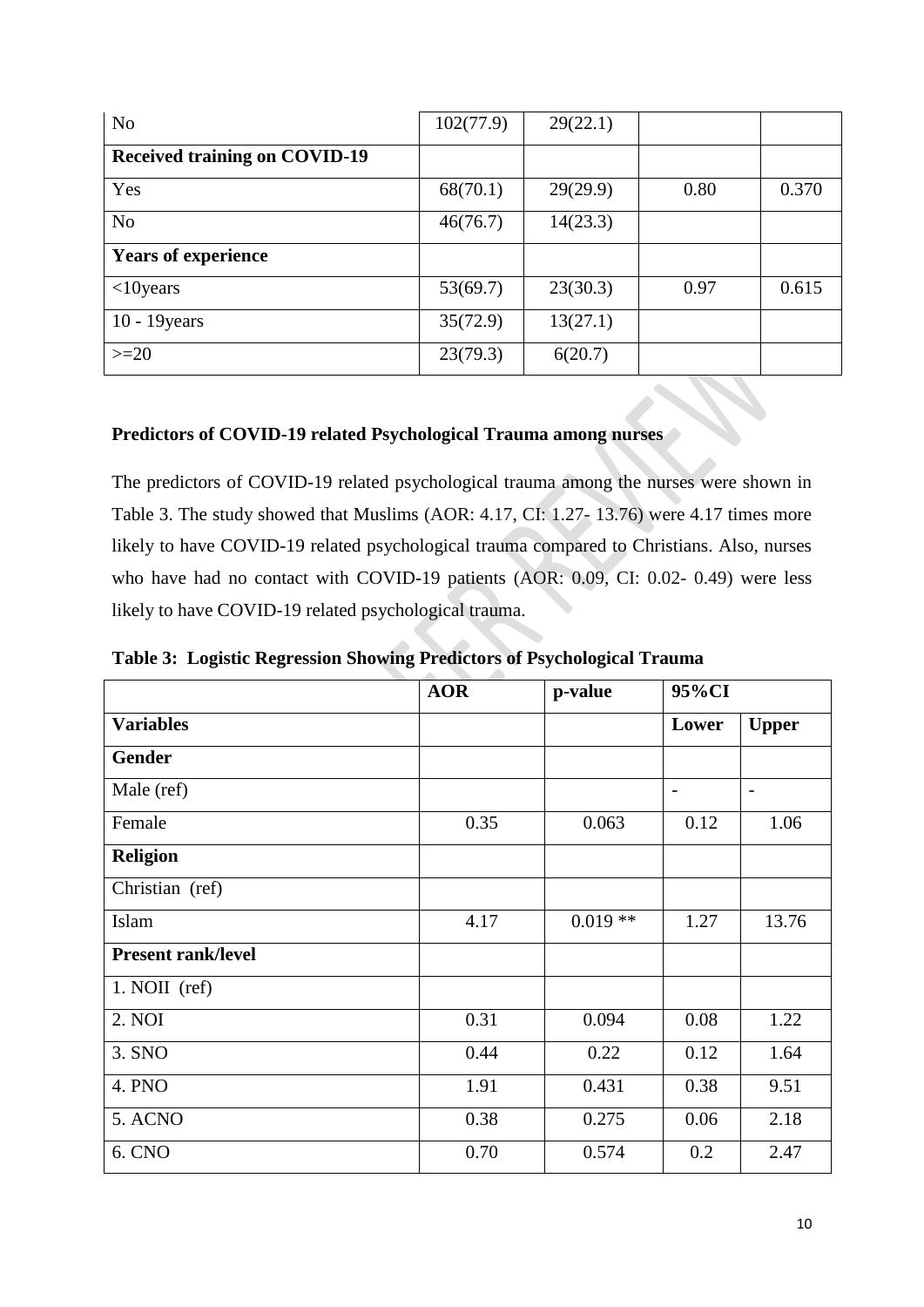| Area of residence                           |      |           |      |       |
|---------------------------------------------|------|-----------|------|-------|
| Urban (ref)                                 |      |           |      |       |
| Rural                                       | 0.13 | 0.136     | 0.01 | 1.88  |
| <b>Ethnicity</b>                            |      |           |      |       |
| Yoruba (ref)                                |      |           |      |       |
| Others                                      | 1.41 | 0.575     | 0.43 | 4.66  |
| <b>Location of health facility</b>          |      |           |      |       |
| Rural (ref)                                 |      |           |      |       |
| Urban                                       | 0.98 | 0.984     | 0.17 | 5.72  |
| Had personal contact with COVID-19 patients |      |           |      |       |
| Yes (ref)                                   |      |           |      |       |
| N <sub>o</sub>                              | 0.09 | $0.005**$ | 0.02 | 0.49  |
| <b>Received training on COVID-19</b>        |      |           |      |       |
| Yes (ref)                                   |      |           |      |       |
| N <sub>o</sub>                              | 3.91 | 0.119     | 0.7  | 21.76 |
| ** P-value significant at 5%                |      |           |      |       |

## **Discussion**

A total of 161 nurses participated in the study and as expected, majority of them were females which corroborates the common feature in nursing. Almost half of the nurses were junior nurses (NOII and NOI) with moderately more than three-quarter from Yoruba extraction and residing in an urban area. The preponderance urban nurses in this study was expected as health facilities were more in the urban areas in southwest Nigeria. It is also worthy of note that about one-fifth of the nurses have had personal contact with COVID-19 patients as of the time this study was conducted, although more than half reported to have received training on COVID-19.

The study found that slightly above a quarter of the nurses experience COVID-19 psychological trauma. This finding revealed a lower proportion of psychological trauma compared to the report of (3) and an Italian study among health workers which also reported 63.2% (14). Also, a study carried out among physicians in Egypt by (22) reported a higher figure of psychological distress (51.7%) in contrast to the present study. Our finding, however, is consistent with that of another study conducted among healthcare workers in the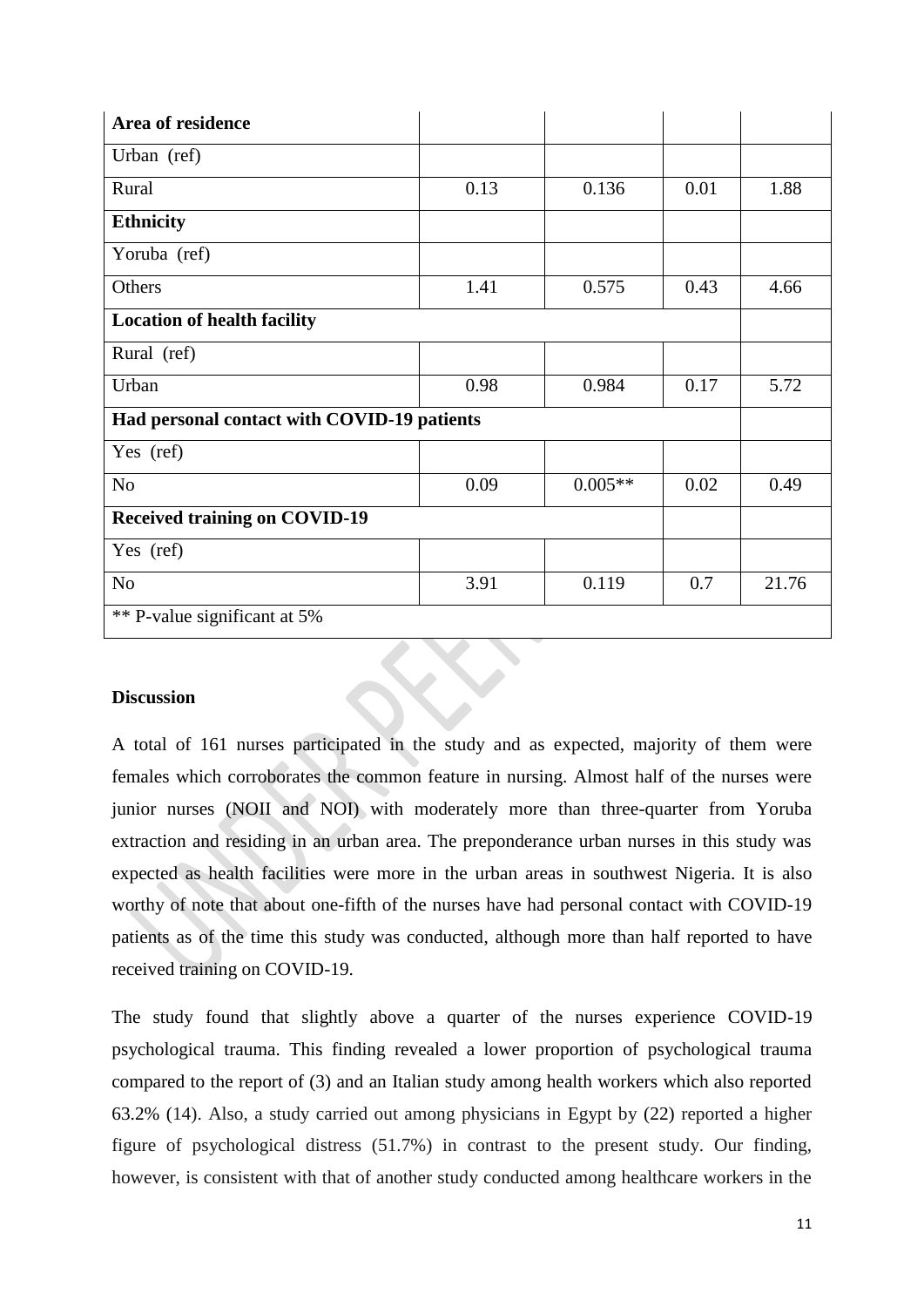northern region of the country where 23.4% experienced psychological distress (1). This finding may be due to the fact that the nurses in this setting were not overwhelmed with COVID-19 patients like their counterparts in other parts of the world who were faced with a higher prevalence and fatality from COVID-19 pandemic.

The present study revealed that religion was associated with psychological trauma among the respondents. Close to half of Muslim respondents experienced COVID-19 related psychological trauma compared to their Christian colleagues. This may be due to different approaches employed by the practitioners of the two dominant religions in addressing life events. A significant association was also observed to exist between the respondents rank and trauma due to COVID-19. More than half of the Principal Nursing Officers (PNO) who constitute the least of the nursing cadres experience psychological trauma. In addition about a third of Nursing Officer II also experienced the trauma. A likely reason for this is that low and middle cadre nurses usually have more direct day to day contact with patients compared with the high cadre nurses who are more engaged with managerial assignments. Our study also shows that residing in an urban area was significantly associated with psychological trauma. A possible explanation for this is that almost all the COVID-19 cases recorded in the study area reside in urban areas (16). We also found that slightly more than half of the nurses who have had contact with COVID-19 patients reported psychological trauma and this finding was significant. This is in line with the findings of Parek et al. (2020) (18) and Sehsah et al. (2021) (22) who also reported significant association between COVID-19 psychological trauma and exposure to positive patients by nurses and physicians respectively.

In the present study, religion and having contact with COVID-19 patients were found to be the significant predictors of psychological trauma among the respondents. Being a Muslim make the respondents' to be more than 4 times more likely to experience psychological trauma and respondents who have not managed a COVID-19 patient were 0.09 time less likely to suffer from psychological trauma.

#### **Conclusion**

This study revealed that COVID-19-related psychological trauma was notably high among the nurses. Identified risk factors were religion and contact with COVID-19 patient. We recommend that governments, ministry of health and other concerned authorities should give nurses adequate attention and strengthening in terms of programmes, training, and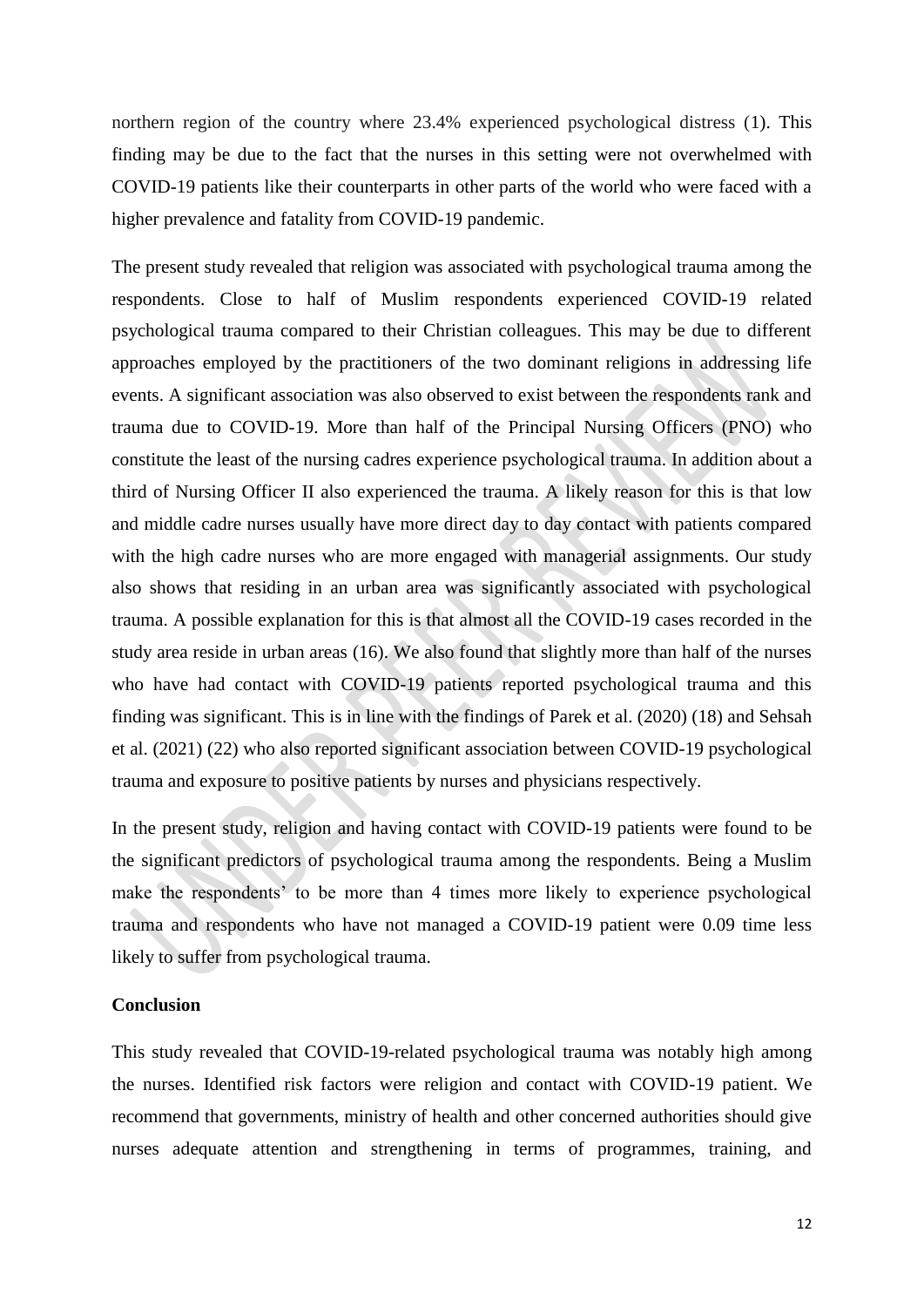motivations that is capable of improving their competence in handling COVID-19 patient and boost their psychological health during the pandemic.

## **Ethical Approval**

Ethical approval for the study was obtained from the University of Osun State Health Research Ethical Committee (UNIOSUN HREC), Osogbo, Nigeria with the ethical number UNIOSUNHREC/2020/018.

## **Consent**

As per international standard or university standard, Participants' written consent has been collected and preserved by the author(s).

## **References**

- 1. Andrew, T., Olagunju, A. A., Bioku, T. O., Olagunju, F. O., Sarimiye, O. E., Onwuameze, U. H. Psychological distress and sleep problems in healthcare workers in a developing context during COVID-19 pandemic: Implications for workplace wellbeing, *Progress in Neuro-Psychopharmacology and Biological Psychiatry*, [https://doi.org/10.1016/j.pnpbp.2021.110292,](https://doi.org/10.1016/j.pnpbp.2021.110292) 2021.
- 2. Badru, O. A., Oloko, K. O., Hassan, A. O., Yusuf, O. B., Abdur-Razaq, U. A., & Yakub, S.. Prevalence and correlates of psychological distress amongst healthcare workers during the COVID-19 pandemic: An online survey. *South African Journal of Psychiatry*, *27*(1), 1-7. 2021.
- 3. Batra, K., Singh, T. P., Sharma, M., Batra, R. & Schvaneveldt, N. (2020). Investigating the Psychological Impact of COVID-19 among Healthcare Workers: A Meta-Analysis. *International Journal of Environmental Research and Public Health. Res*. doi:10.3390/ijerph17239096,2020.
- 4. Bao, Y., Sun, Y., Meng, S., Shi, J., Lu, L.,. 2019-nCoV epidemic: address mental health care to empower society. *Lancet* 22 (395), e37–e38, 2020.
- 5. Benfante, A., Di Tella, M., Romeo, A., & Castelli, L. Traumatic Stress in Healthcare Workers During COVID-19 Pandemic: A Review of the Immediate Impact [Mini Review]. *Frontiers in Psychology*, *11*(2816).<https://doi.org/10.3389/fpsyg.2020.569935>, 2020.
- 6. Cai, H., Tu, B., Ma, J., Chen, L., Fu, L., Jiang, Y., Zhuang, Q. Psychological Impact and Coping Strategies of Frontline Medical Staff in Hunan Between January and March 2020 During the Outbreak of Coronavirus Disease 2019 (COVID-19) in Hubei, China. *Med SciMonit* 26, e924171. 2020.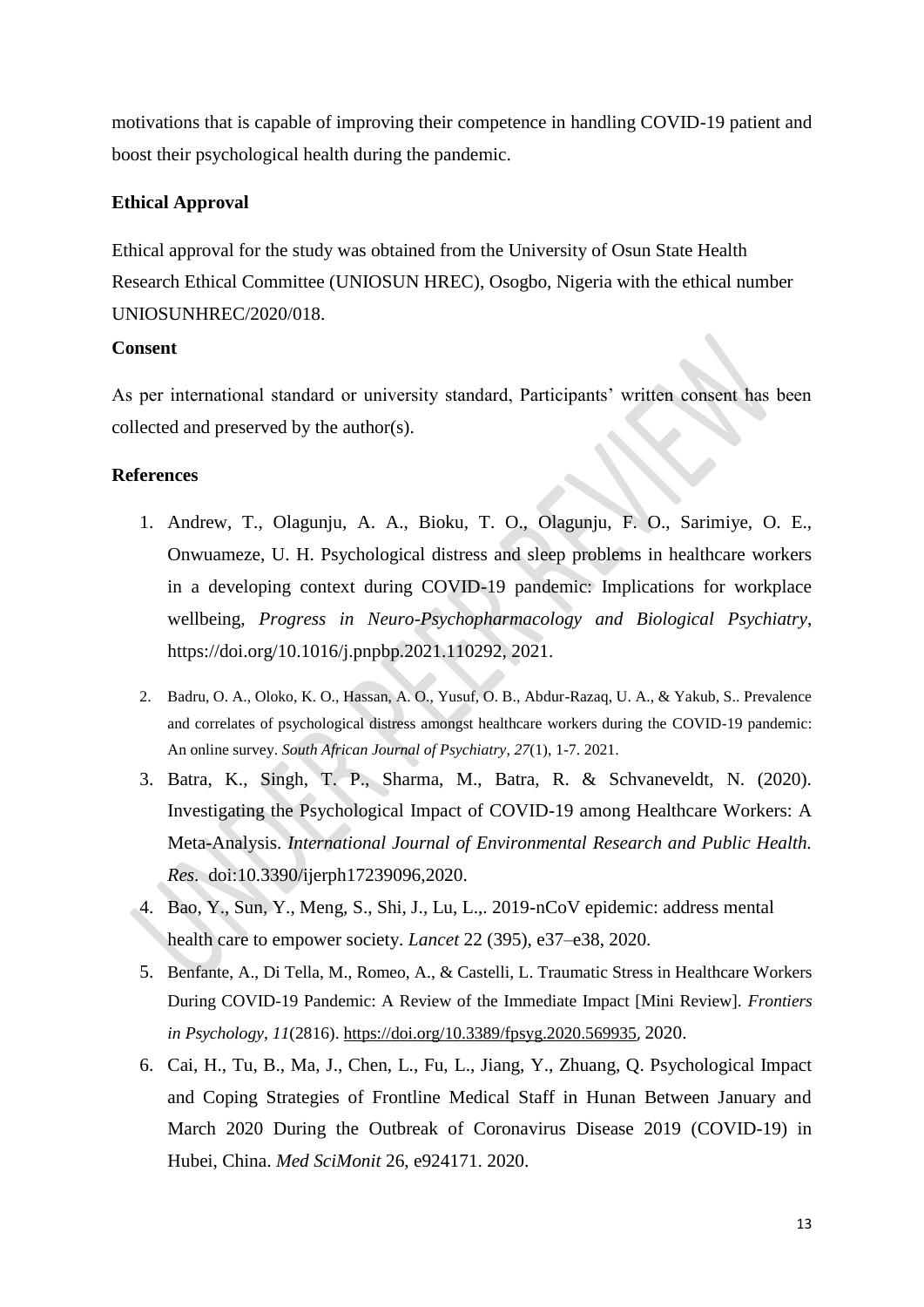- <span id="page-13-0"></span>7. European Centre for Disease Prevention and Control.COVID-19 Situation Update Worldwide. Retrieved fro[mhttps://www.ecdc.europa.eu/en/geographical-distribution-](https://www.ecdc.europa.eu/en/geographical-distribution-2019-ncov-cases)[2019-ncov-cases](https://www.ecdc.europa.eu/en/geographical-distribution-2019-ncov-cases), 2020.
- 8. Fung, S .Psychometric evaluation of the WarwickEdinburgh Mental Well-being Scale (WEMWBS) with Chinese University Students. *Health and Quality of Life Outcomes*, 17:46 doi:10.1186/s12955-019-1113-1, 2019.
	- 9. Huang, L., Chen, C., Chen, S., & Wang, H. (2020). Roles of nurses and National Nurses Associations in combating COVID‐19: Taiwan experience. *International nursing review*, *67*(3), 318-322.
	- 10. Kisely, S., Warren, N. McMahon, L., Dalais, C., Henry, I. & Siskind, D. Occurrence, prevention, and management of the psychological effects of emerging virus outbreaks on healthcare workers: rapid review and meta-analysis *BMJ,* 369:m1642, doi:10.1136/bmj.m1642, 2020.
	- 11. Koushede, V. et al. Measuring mental well-being in Denmark: Validation of the original and short version of the Warwick-Edinburgh mental well-being scale (WEMWBS and SWEMWBS) and cross-cultural comparison across four European settings. *Psychiatry Research* 271: 502–509, doi:10.1016/j.psychres.2018.12.003, 2019.
	- 12. Igwe, M. N. et al. Psychological distress and quality of life of people living with HIV/AIDS in a Nigerian teaching hospital, *Mental Health, Religion & Culture*, 19:9, 961-971, doi: 10.1080/13674676.2017.1287166, 2016.
	- 13. Lai, J. et al. Factors Associated with Mental Health Outcomes Among Health Care Workers Exposed to Coronavirus Disease 2019. *JAMA Network Open*.3 (3):e203976. doi:10.1001/jamanetworkopen.2020.3976, 2020.
	- 14. Lasalvia, A., Bonetto, C., Porru, S., Carta, A., Tardivo, S., Bovo, C., Amaddeo, F.. Psychological impact of COVID-19 pandemic on healthcare workers in a highly burdened area of north-east Italy. *Epidemiology and Psychiatric Sciences, 30*, E1. doi:10.1017/S2045796020001158, 2021.
	- 15. Mukhtar, P. S. Mental Wellbeing of Nursing Staff during the COVID-19 Outbreak: A Cultural Perspective, *Journal of Emergency Nursing*, doi:10.1016/j.jen.2020.04.003, 2020.
	- 16. Nigeria Centre for Disease Control. COVID-19 NIGERIA, Retreived from <https://covid19.ncdc.gov.ng/>, 2020.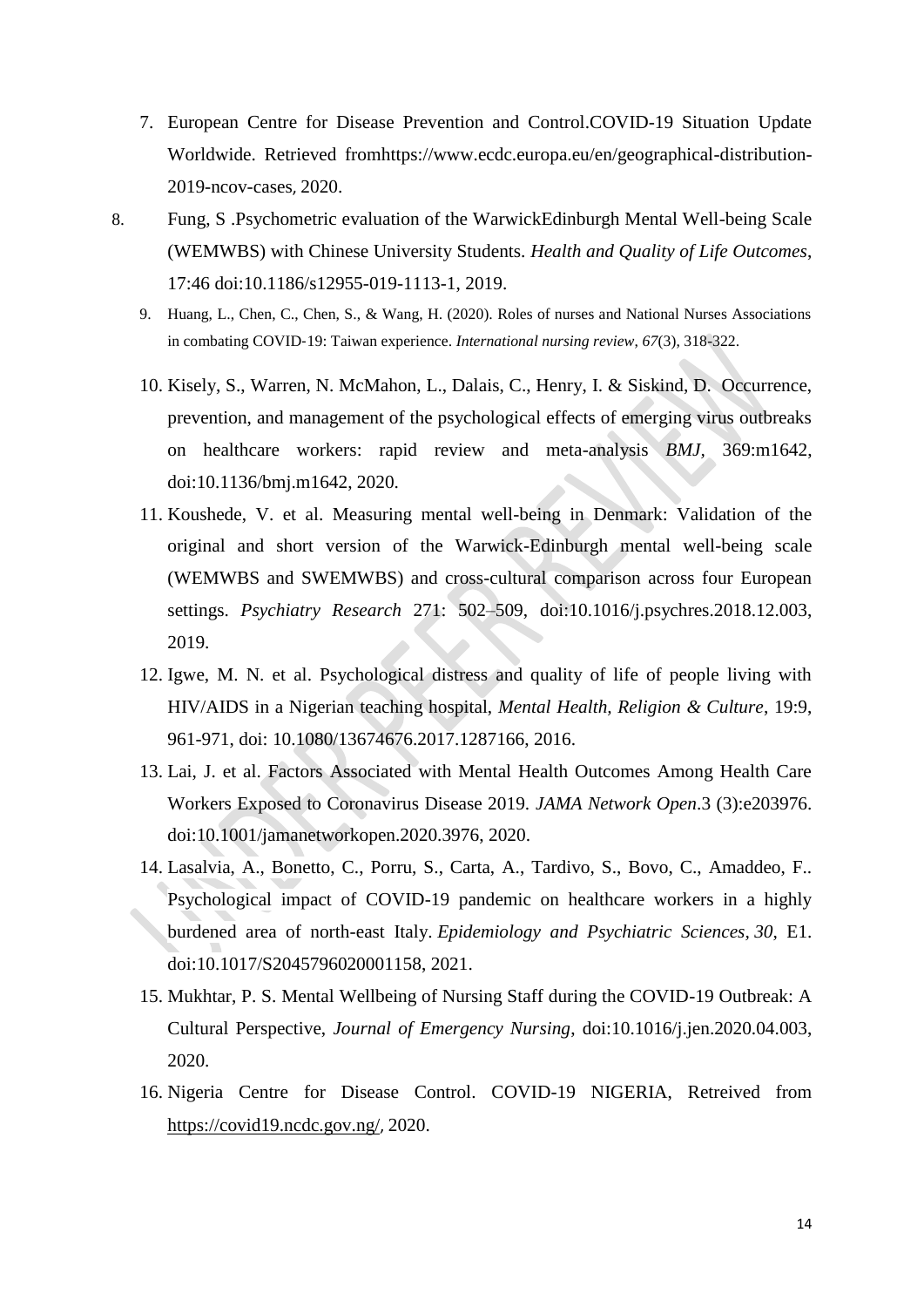- 17. Onyechi, K. C. N. et al. Effects of Rational-Emotive Hospice Care Therapy on Problematic Assumptions, Death Anxiety, and Psychological Distress in a Sample of Cancer Patients and Their Family Caregivers in Nigeria. *Int. J. Environ. Res. Public Health*, 13, 929; doi:10.3390/ijerph13090929, 2016.
- 18. Parek, J. T., Varshney, M., George, M., Khurana, R., Thomas, L., & Khakha, D. C. Feeling the Early Impact of COVID-19 Pandemic: Mental Health of Nurses in India. *J Depress Anxiety*. 9:381, 2020.
- 19. Premium Times Coronavirus: 113 Nigerian health workers test positive-Minister [https://www.premiumtimesng.com/coronavirus/390784-coronavirus-113-nigerian](https://www.premiumtimesng.com/coronavirus/390784-coronavirus-113-nigerian-health-workers-test-positive-minister.html)[health-workers-test-positive-minister.html](https://www.premiumtimesng.com/coronavirus/390784-coronavirus-113-nigerian-health-workers-test-positive-minister.html), 2020.
- 20. Rana, W., Mukhtar, S., & Mukhtar, S. Mental health of medical workers in Pakistan during the pandemic COVID-19 outbreak. *Asian Journal of Psychiatry* 51, 102080, 2020.
- 21. Roy, D., Tripathy, S., Kar, S. K., Sharma, N., Verma, S. K., & Kaushal, V. Study of knowledge, attitude, anxiety & perceived mental healthcare need in Indian population during COVID-19 pandemic. *Asian Journal of Psychiatry* 51, 102083, doi:10.1016/j.ajp.2020.102083, 2020.
- 22. Sehsah, R., Gaballah, M. H., El-Gilany, A., & Albadry, A. A. Psychological distress among Egyptian physicians during COVID-19 pandemic. *International Archives of Occupational and Environmental Health* [https://doi.org/10.1007/s00420-020-01624-](https://doi.org/10.1007/s00420-020-01624-4) [4,](https://doi.org/10.1007/s00420-020-01624-4) 2021.
- 23. Sun, N. et al. A Qualitative Study on the Psychological Experience of Caregivers of COVID-19 Patients, AJIC: *American Journal of Infection Control*, doi:10.1016/j.ajic.2020.03.018, 2020.
- 24. Sydney-Agbor, N., Ebeh, R. & Onyeanu,M. Mental Wellbeing among Undergraduates in Eastern Nigeria: A Function of Academic Stress, Substance Abuse and Age**.** *International Journal of Health and Psychology Research*, 6(2), 36-43, 2018.
- 25. Tsamakis, K. et al., Impact of COVID-19 Pandemic on Mental Health of Healthcare Professionals. *Experimental and Therapeutic Medicine* 19: 3451-3453, doi:10.3892/etm.2020.8646, 2020.
- 26. Vissoci et al.Cross-cultural adaptation and psychometric properties of the Kessler Scale of Psychological Distress to a traumatic brain injury population in Swahili and the Tanzanian Setting. *Health and Quality of Life Outcomes*, 16:147, 2018.